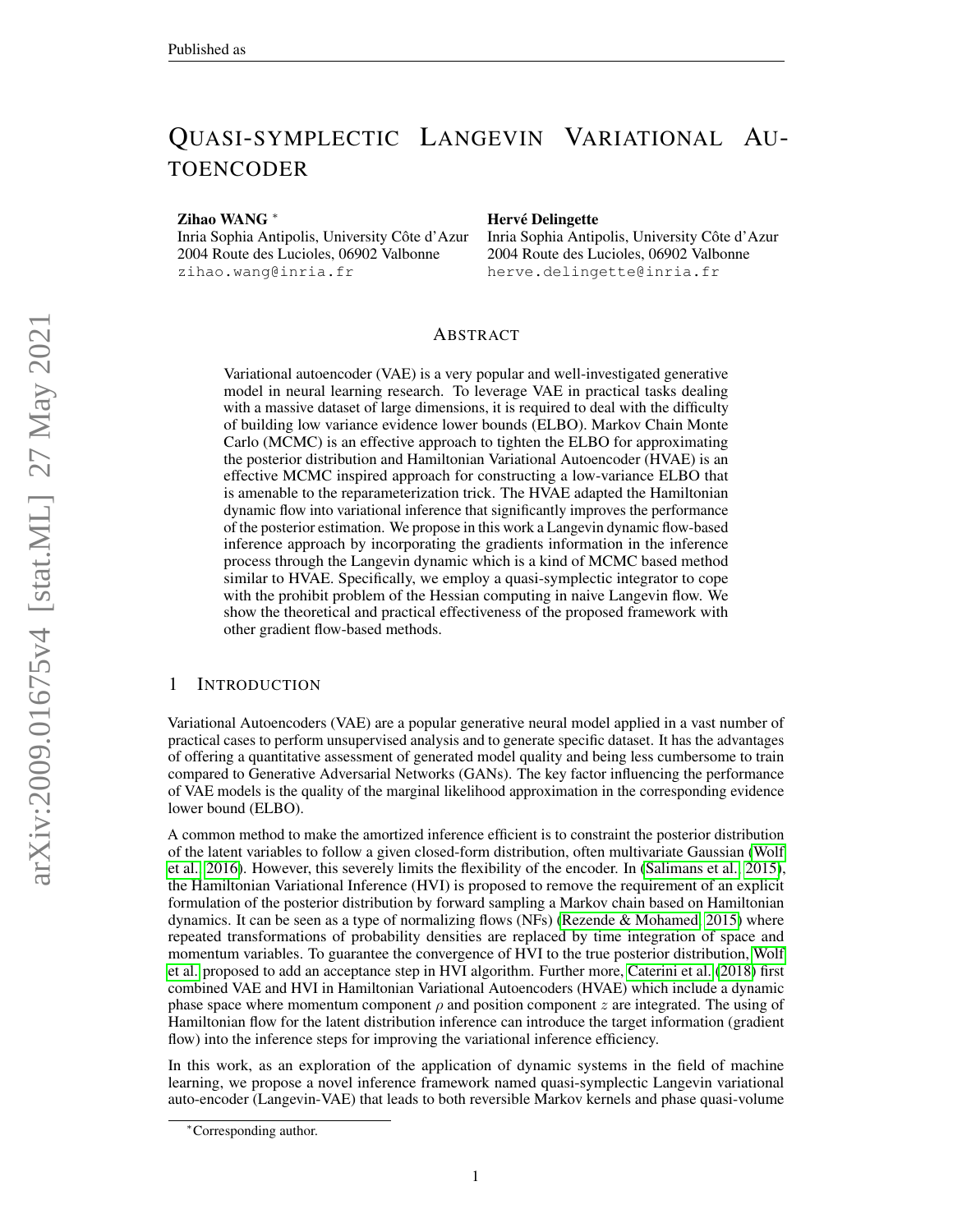invariance similarly to Hamiltonian flow [\(Caterini et al., 2018\)](#page-8-0) while reducing the computation and memory requirements. The proposed method is a low-variance unbiased lower bound estimator for infinitesimal discretization steps but needs just one target Jacobian calculation and avoids computing the Hessian of Jacobian. The leapfrog integrator of Hamiltonian flows is replaced in our approach by the quasi-symplectic Langevin integration. We show that the Langevin-VAE is a generalized stochastic inference framework since the proposed Langevin-VAE becomes symplectic when the viscosity coefficient  $\nu = 0$  is set to zero. The method is verified through quantitative and qualitative comparison with conventional VAE and Hamiltonian-VAE inference framework on a benchmark dataset.

## 2 PRELIMINARY

#### 2.1 VARIATIONAL INFERENCE AND NORMALIZING FLOW

One core problem in the Variational Inference (VI) task is to find a suitable replacement distributions  $q_{\theta}(z)$  of the posterior distribution  $p(z|x)$  for optimizing the ELBO:  $\arg \max_{\theta} \mathbb{E}_{q}[\log p(x, z)$  –  $\log q_{\theta}(z)$ ]. To tackle this problem, [Ranganath et al.](#page-9-3) proposed black box variational inference by estimating the noisy unbiased gradient of ELBO to perform direct stochastic optimization of ELBO. [Kingma & Welling](#page-8-1) proposed to use some multivariate Gaussian posterior distributions of latent variable z generated by a universal function  $\omega$ , which makes reparameterization trick is possible:  $\argmax_{\theta, \phi} \mathbb{E}_{q_{\theta}(z|x)} [\log p_{\theta}(x, z) - \log q_{\phi}(z|x)].$  To better approximate potentially complex posterior distributions of latent variables, the use of simple parametric distributions like multivariate Gaussian is a limitation. Yet only a few of distributions are compatible with the reparameterization trick. Normalizing Flows (NFs) [Rezende & Mohamed](#page-9-2) was proposed as a way to deal with more general parametric posterior distributions that can still be efficiently optimized with amortized inference [\(Papamakarios et al., 2019\)](#page-9-4). NFs are a class of methods that use a series of invertible transformation  $T_1... \circ ... T_0$  to map a simple distribution  $z_0$  into a complex one  $z_i: z_i = T_1... \circ ... T_0(z_0)$ , By applying a cascade of transformations, the corresponding logarithm prior probability  $p(z_i)$  of the transformed distribution becomes:

<span id="page-1-0"></span>
$$
\log(p(z_i)) = \log(p(z_0)) - \sum_{0}^{i} \log \left| \det \frac{\partial T_i}{\partial z_{i-1}} \right| \tag{1}
$$

where the non-zero Jacobian  $|det \frac{\partial T_i}{\partial z_{i-1}}|$  of each transformation ensures the global volume invariance of the probability density. The positivity of each Jacobian terms is guaranteed by the invertibility of each transformation  $T$  and consequently by the reversibility of normalizing flows.

The Hamiltonian dynamics in HVAE can also be seen as a type of NFs, for which Eq: [\(1\)](#page-1-0) also holds. Briefly, HVAE employs an I steps Hamiltonian:  $\mathcal{H}_I$  transformation process to build an unbiased estimation of posterior  $q(z)$  by extending  $\tilde{p}(x, z)$  as  $\tilde{p}(x, \mathcal{H}_I(z_0, \rho_0))$  leading to:  $\tilde{p}(x) :=$  $\frac{\hat{p}(x,\mathcal{H}_I(z_0,\rho_0))}{q(\mathcal{H}_I(z_0,\rho_0))}$ , where:  $\hat{p}(x,z_I,\rho_I) = \hat{p}(x,\mathcal{H}_I(z_0,\rho_0)) = \hat{p}(x,z_I)\mathcal{N}(\rho_I|0,I)$ . HVAE in particular, enables the use of the reparameterization trick during inference thus leading to efficient ELBO gradients computation. The Hamiltonian dynamics is such that the distribution of phase space z,  $\rho$  remains constant along each trajectory according to Liouville's theorem (symplectic) (Fasso & [Sansonetto, 2007\)](#page-8-2). When using the leapfrog integrator with step size  $l$  for discretizing the Hamiltonian dynamics, the Jacobian remains to 1 (ignoring numerical rounding errors) with  $\lim_{l\to 0} |det \frac{\partial T_i}{\partial z_i}|_l^{-1} =$ 1. This property simplifies the Jacobian calculations at each discretization step [\(Caterini et al., 2018\)](#page-8-0). In HVAE, the posterior approximation is constructed by applying  $I$  steps of the Hamiltonian flow:  $q^I(\mathcal{H}_i(\theta_0,\rho_0))=q^0(\mathcal{H}_i(\theta_0,\rho_0))\prod_{i=1}^I|det\nabla\Phi^i(\mathcal{H}_i(\theta_0,\rho_0))|^{-1}$ , where  $\Phi^i$  represents the leapfrog discretization transform of Hamiltonian dynamics. When combined with the reparameterization trick, it allows to compute an unbiased estimator of the lower bound gradients  $\nabla_{\theta} \mathbb{L}$ .

#### 2.2 LANGEVIN MONTE-CARLO AND NORMALIZING FLOW

A Langevin dynamics describes a stochastic evolution of particles within the particle interaction potential  $U(x)$  that can be treated as a log probability density, it has recently attracted a lot of attention in the machine learning community [\(Stuart et al., 2004;](#page-9-5) [Girolami & Calderhead, 2011;](#page-8-3) [Welling & Teh,](#page-9-6) [2011;](#page-9-6) [Mou et al., 2021\)](#page-9-7) for the stochastic sampling of posterior distributions  $p_{\Phi}(z|x)$  in Bayesian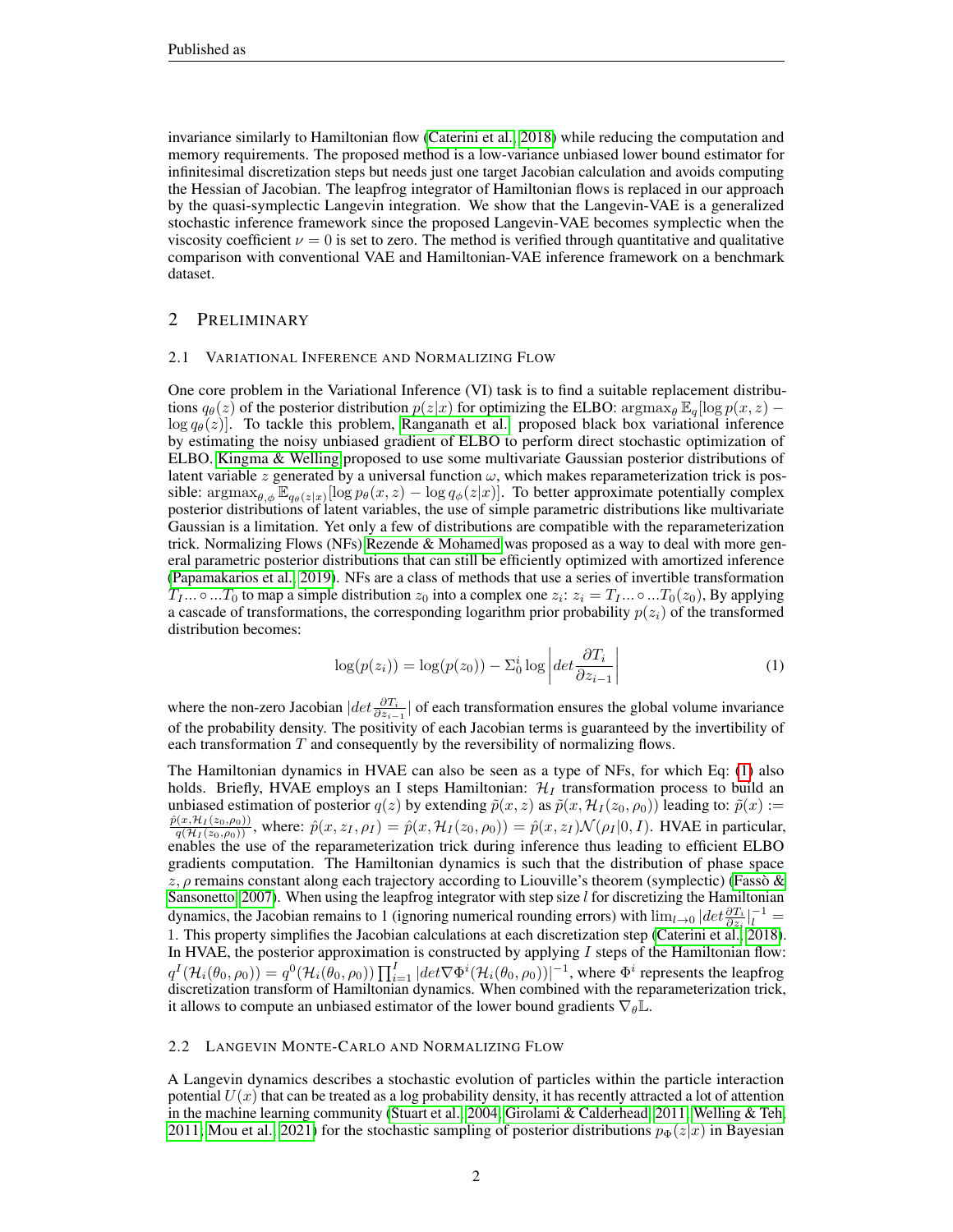inference. Langevin Monte-Carlo methods [\(Girolami & Calderhead, 2011\)](#page-8-3) rely on the construction of Markov chains with stochastic paths parameterized by  $\Phi$  based on the discretization of the following *Langevin–Smoluchowski* SDE [\(Girolami & Calderhead, 2011\)](#page-8-3) related to the overdamped Langevin dynamics :

<span id="page-2-1"></span>
$$
\delta\Phi(t) = \frac{1}{2}\nabla_{\Phi}\log(p(x,\Phi))\delta t + \delta\sigma(t)
$$
\n(2)

where  $\sigma(t)$  is govern by the fluctuation–dissipation theorem <sup>[1](#page-2-0)</sup> and t represents the time step. The stochastic flow in Eq [\(2\)](#page-2-1) can be further exploited to construct Langevin dynamics based normalizing flow and its derived methods for posterior inference [\(Wolf et al., 2016;](#page-9-0) [Kobyzev et al., 2020\)](#page-9-8). The concept of Langevin normalizing flow was first briefly sketched by [Rezende & Mohamed](#page-9-2) [\(2015\)](#page-9-2) in their seminal work. To the best of our knowledge, little work has explored practical implementations of Langevin normalizing flows. In [\(Gu et al., 2019\)](#page-8-4), the authors proposed a Langevin normalizing flow where invertible mappings are based on overdamped Langevin dynamics discretized with the Euler–Maruyama scheme. The explicit computation of the Jacobians of those mappings involves the Hessian matrix of  $log(p_{\Phi}(x))$  as follows :

$$
\log \left| \det \frac{\partial T_i}{\partial z_{k-1}} \right|^{-1} \sim \nabla_z \nabla_z \log(p(x, z)) + \mathbb{O}(z) \tag{3}
$$

<span id="page-2-2"></span>Yet, the Hessian matrix appearing in Eq [\(3\)](#page-2-2) is expensive to compute both in space and time and adds a significant overhead to the already massive computation of gradients. This makes the method of [\(Gu et al., 2019\)](#page-8-4) fairly unsuitable for the inference of complex models. In a more generic view, in the Langevin flow, the forward transform is modelled by the Fokker-Plank equation and the backward transform is given by Kolmogorov's backward equation which is discussed in the work of [Kobyzev](#page-9-8) [et al.](#page-9-8) and is not detailed here.

#### 2.3 QUASI-SYMPLECTIC LANGEVIN AND CORRESPONDING FLOW

#### 2.3.1 TRIVIAL JACOBIAN BY QUASI-SYMPLECTIC LANGEVIN TRANSFORM

To avoid the computation of Hessian matrices in Langevin normalizing flows, we propose to revert to generalized Langevin dynamic process as proposed in [\(Sandev T., 2019\)](#page-9-9). It involves second order dynamics with inertial and damping terms:

$$
\delta\Phi(t) = K\delta t
$$
  
\n
$$
\delta K(t) = -\frac{\partial \ln(p(x, \Phi))}{\partial \Phi} \delta t - \nu K(t) + \delta \sigma(t)
$$
\n(4)

<span id="page-2-3"></span>where  $\Phi(t)$  and  $K(t)$  are the stochastic position and velocity fields, and  $\nu$  controls the amount of damping. We can see that the Langevin–Smoluchowski type SDE of Eq.:[\(2\)](#page-2-1) is nothing but the special case of high friction motion [\(Sandev T., 2019\)](#page-9-9) when Eq.: [\(4\)](#page-2-3) has an over-damped frictional force (proof is in [A.1\)](#page-10-0).

To get simple Jacobian expressions when constructing Langevin flow, we need to have a symplectic Langevin transformation kernel. To this end, we introduce a quasi-symplectic Langevin method for building the flow [\(Milstein et al., 2002\)](#page-9-10). The quasi-symplectic Langevin differs from the Euler–Maruyama integrator method which diverges for the discretization of generalized Langevin SDE. Instead, the quasi-symplectic Langevin method makes the computation of the Jacobian tractable during the diffusion process and keeps approximate symplectic properties for the damping and external potential terms.

More precisely, the quasi-symplectic Langevin integrator is based on the two state variables  $(K_i, \Phi_i)$ that are evolving according to the mapping  $\Psi_{\sigma}(K_i, \Phi_i) = (K_{i+1}, \Phi_{i+1})$  where  $\sigma$  is the kernel stochastic factor. It is known as the second order strong quasi-symplectic method [\(5\)](#page-3-0) and is composed

<span id="page-2-0"></span><sup>&</sup>lt;sup>1</sup>https://en.wikipedia.org/wiki/Fluctuation-dissipation\_theorem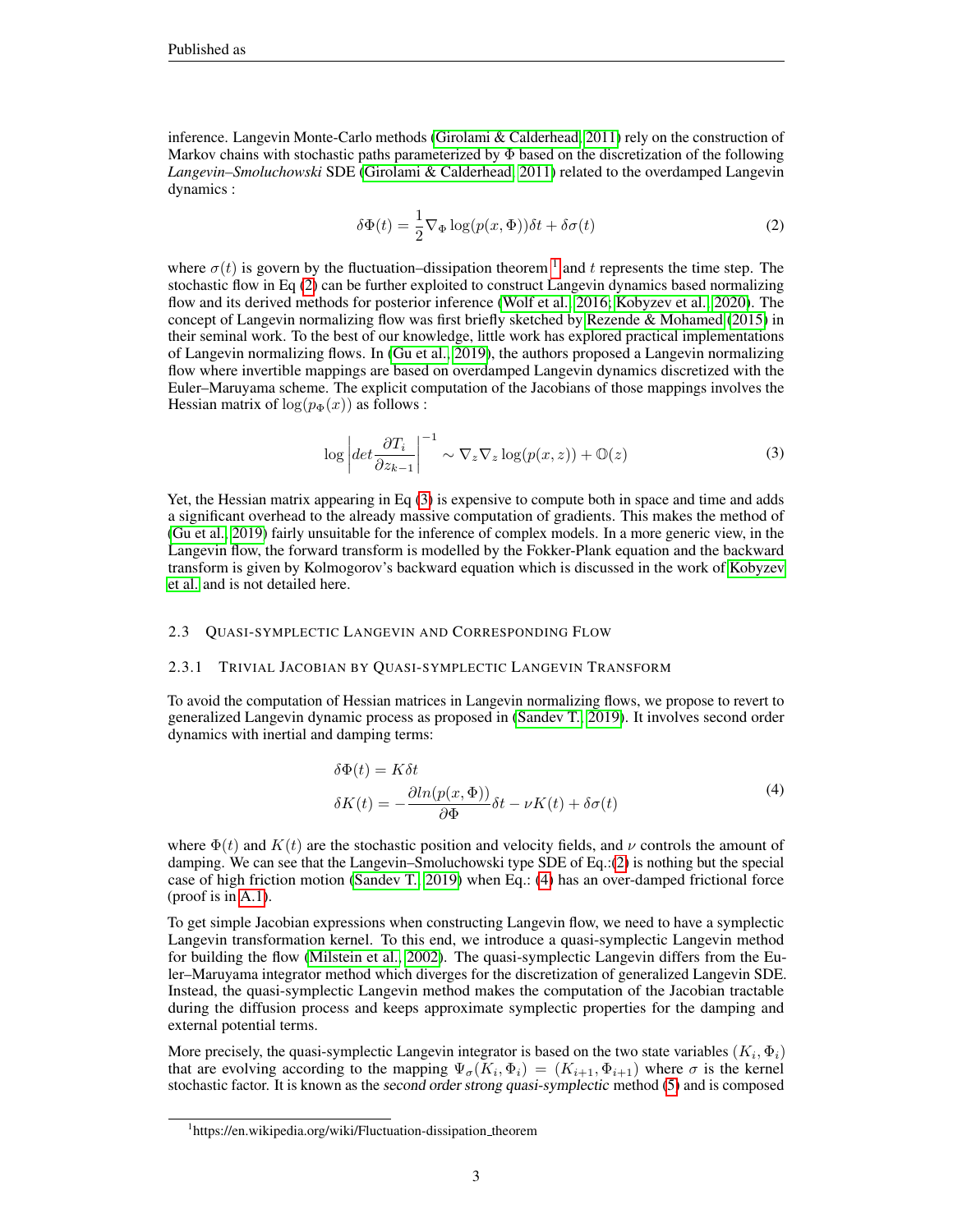<span id="page-3-0"></span>of the following steps for a time step  $t$ :

$$
K_{II}(t, \phi) = \phi e^{-\nu t}
$$
  
\n
$$
K_{1,i} = K_{II}(\frac{t}{2}, K_i); \quad \Phi_{1,i} = \Phi_i - \frac{t}{2} K_{1,i}
$$
  
\n
$$
K_{2,i} = K_{1,i} + t \frac{\partial \log(p(x, \Phi_{1,i}))}{\partial \Phi_{1,i}} + \sqrt{t} \sigma \xi_i; \quad \xi_i \sim N(0, I)
$$
  
\n
$$
K_{i+1} = K_{II}(\frac{t}{2}, K_{2,i}); \quad \Phi_{i+1} = \Phi_{1,i} + \frac{t}{2} K_{2,i}
$$
\n(5)

where initial conditions are  $K_0 = \kappa_0$ ;  $\Phi_0 = \phi_0$ .

The above quasi-symplectic integrator satisfies the following two properties:

**Property 1.** *Quasi-symplectic method degenerates to a symplectic method when*  $\nu = 0$ . **Property 2.** Quasi-symplectic Langevin transform  $\Psi_0(K_i, \Phi_i)$  [\(5\)](#page-3-0) has constant Jacobian :

$$
|\Psi_0(K_i, \Phi_i)| = \frac{\partial \Phi_{i+1}}{\partial \Phi_i} \frac{\partial K_{i+1}}{\partial K_i} - \frac{\partial \Phi_{i+1}}{\partial K_i} \frac{\partial K_{i+1}}{\partial \Phi_i} = exp(-\nu t)
$$
(6)

The first property shows that the VAE constructed based on the Quasi-Symplectic Langevin (QSL) dynamics is conceptually equivalent to a HVAE in the absence of damping  $\nu = 0$ . The second property implies that the QSL integrator leads to transformation kernels that are reversible and with trivial Jacobians. The proofs of those two properties can be found in appendix [A.2](#page-10-1) and more discussion about the quasi-symplectic integrator can be found in [Milstein](#page-9-11) [\(2003\)](#page-9-11).

The advantage of the QSL flow compared to the regular overdamped Langevin flow is that it avoids computing the Hessian of the log probability to compute the Jacobian which is a major advantage given the complexity of the Hessian computation.

We give below the formal definition of the quasi-symplectic Langevin normalizing flow.

Definition. *An* I *steps discrete quasi-symplectic Langevin normalizing flow* L I *is defined by a series of diffeomorphism, bijective and invertible mapping*  $\Psi_0$ :  $\sigma_A \rightarrow \sigma_B$  *between two measurable spaces*  $(A, \sigma_A, \mu_\alpha)$  *and*  $(B, \sigma_B, \mu_\beta)$ *:* 

$$
\mathcal{L}^{I} \mu_{\alpha}(\mathcal{S}_{\mathcal{A}}) : \Psi_{i} \circ \mu_{\alpha}(\mathcal{S}_{\mathcal{A}}) = \mu_{\alpha}(\Psi_{i-1}^{-1}(\mathcal{S}_{\mathcal{B}})), \forall \mathcal{S}_{\mathcal{A}} \in \sigma_{\mathcal{A}}, \mathcal{S}_{\mathcal{B}} \in \sigma_{\mathcal{B}}, i = \{1, ..., I\}.
$$
\n(7)

<span id="page-3-1"></span>where  $\sigma_{(\cdot)}$  and  $\mu_{(\cdot)}$  are the  $\sigma$ -algebra and probability measure for set  $(\cdot)$  respectively,  $\Psi_i$  is the  $i_{th}$ *quasi-symplectic Langevin transform given by Eqs:[\(5\)](#page-3-0).*

#### 2.3.2 EXAMPLE FOR SINGLE STEP QUASI-SYMPLECTIC LANGEVIN FLOW

We illustrate below definition [2.3.1](#page-3-1) of a quasi-symplectic Langevin normalizing flow in case of a single transform applied on a single random variable. We consider a probability measure  $p(x)$  of random variable set  $x \in X$ . Then a single step Langevin flow transforms the original random variable x to a new random variable  $y = \Psi_0(x)$ ,  $y \in Y$ . According to definition [2.3.1,](#page-3-1) the new probability measure  $q(y)$  of random variable y is given by:

$$
q(y) = \mathcal{L}^0 p(x) : \Psi_0 \circ p(x) = p(\Psi_0^{-1}(y))
$$
\n(8)

By Eq.[\(1\)](#page-1-0), we conclude that:

$$
q(y) = p(x) \cdot |det \frac{\partial \Psi_0}{\partial x}|^{-1}
$$
\n(9)

The defined quasi-symplectic Langevin flow is a generalization of the Langevin flow with a quasisymplectic structure for the parameters phase space. The quasi-symplectic Langevin normalizing flow has a deterministic kernel  $\Psi_0$  when the kernel stochastic factor  $\sigma = 0$ , and degenerates to a symplectic transition when  $\nu = 0$ .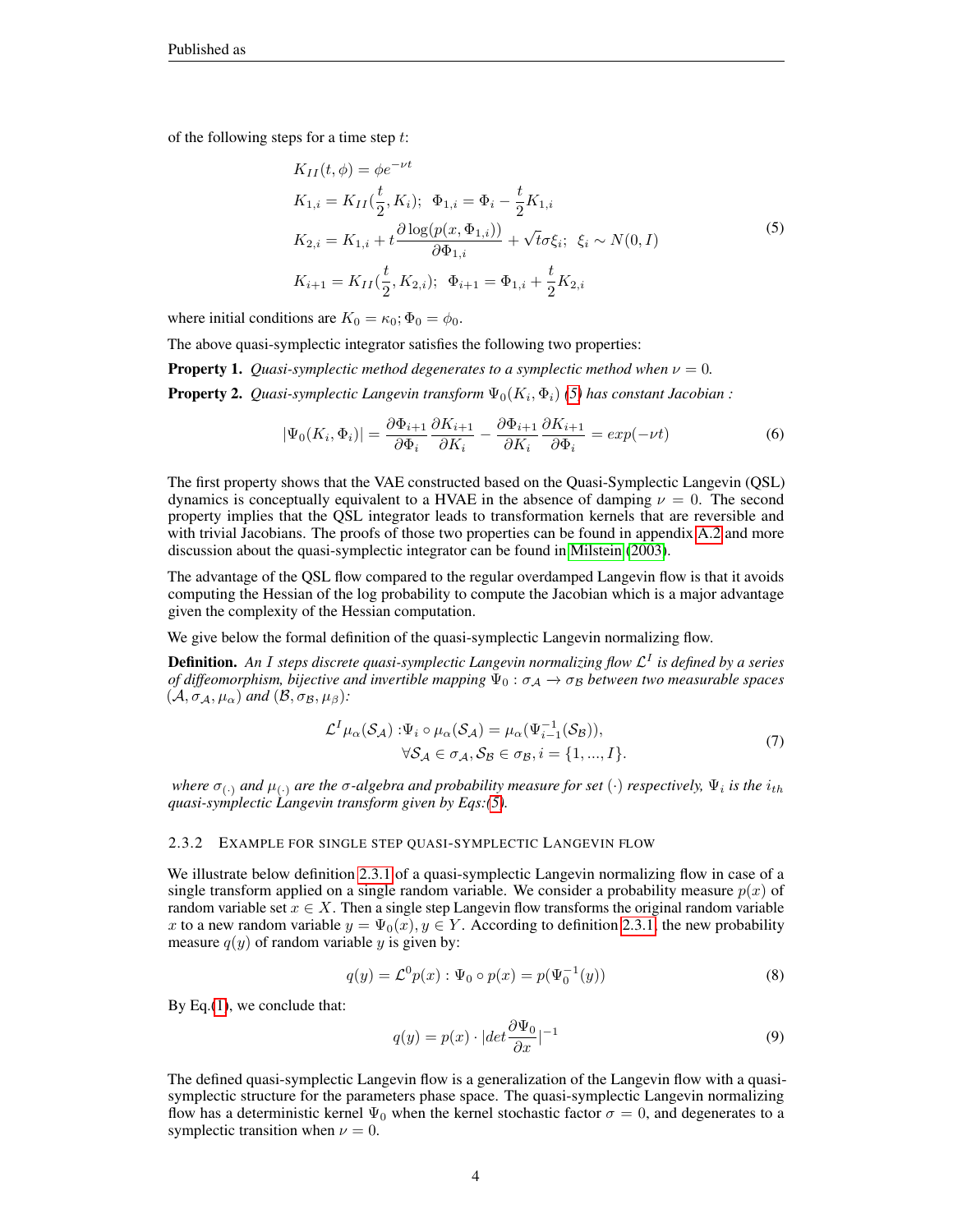# 3 QUASI-SYMPLECTIC LANGEVIN VAE

#### 3.1 LOWER BOUND ESTIMATION WITH LVAE

In the quasi-symplectic Langevin VAE, we use an augmented latent space consisting of position  $\phi_I$  and velocity  $\kappa_I$  variables of dimension  $\zeta$  :  $z = (\phi_I, \kappa_I)$ . The objective of the autoencoder is to optimize its parameters as to maximize the evidence lower bound  $\mathbb{L}$ :

$$
\log p(x) = \log \int_{\Omega} p(x, z) dz = \log \int_{\Omega} \tilde{p}(x) q(\tilde{z}|x) d\tilde{z}
$$
  
\n
$$
\geq \int_{\Omega} \log \tilde{p}(x) q(\tilde{z}|x) d\tilde{z} \equiv \tilde{\mathbb{L}} \tag{10}
$$

where  $\Omega$  is the measure space of the latent variables and as  $\tilde{p}(x)$  is an unbiased estimator for  $p(x)$ . The lower bound is equal to the evidence when the posterior approximation is equal to the true posterior. Thus maximizing the lower bound is equivalent to minimize the gap between the true posterior  $p(z|x)$  and its approximation  $q(z|x)$  [\(Blei et al., 2017\)](#page-8-5).

#### <span id="page-4-0"></span>Algorithm 1: Quasi-symplectic Variational Inference

**Inputs:** Data X, Inference steps I, damping  $\nu$ , time step t, prior  $q_{\omega_E}^0(\phi_0)$ **Output:** Encoding and decoding parameters  $\omega = (\omega_E, \omega_D)$ Initialize all parameters, variables; Define:  $K_{II}(t, p) = pe^{-\nu t}$ ; while *NOT* ω *converged* do Get minibatch:  $X_N \stackrel{N}{\leftarrow} X;$ while  $NOT j = N$  do  $x_j \stackrel{j}{\leftarrow} X_N$ ; // Get  $x_j$  in minibatch.  $\phi_0 \sim q^0_{\omega_E}(\phi_0|x_j)$  ; // Sampling latent variable from variational prior  $\kappa_0 \sim \mathcal{N}(0,E_\zeta)$  ; // Sampling velocity from unit Gaussian. for  $i = 1; i < I; i++$  do // Quasi-symplectic Langevin Normalizing Flow  $\kappa_{1,i} \leftarrow K_{II}(\frac{t}{2}, \kappa_i); \phi_{1,i} \leftarrow \phi_i - t \frac{\partial \log(p(x, \phi_i))}{2 \partial \phi_i}$  $\frac{2\partial\phi_i}{2\partial\phi_i};$  $\kappa_{i+1} \leftarrow K_{II}(\frac{t}{2}, \kappa_{1,i}); \phi_{i+1} \leftarrow \phi_{1,i} + \frac{t}{2} \kappa_{1,i};$ end  $p^*_{\omega} \leftarrow \hat{p}_{\omega_D}(x, \phi_I) \cdot \mathcal{N}(\kappa_I | 0, E_{\zeta});$  $q^*_{\omega} \leftarrow q^0_{\omega_E}(\phi_0) \cdot \mathcal{N}(\kappa_0|0, E_{\zeta}) exp(\nu t);$  $\tilde{\mathbb{L}}_j^* \leftarrow \log(p_\omega^*) - \log(q_\omega^*); \hspace{2cm} \text{ // Quasi-symplectic Langevin ELBO}$  $j \leftarrow j + 1$ end  $\tilde{\mathbb{L}}^* \leftarrow \sum_{i=1}^N \tilde{\mathbb{L}}_i^*/N$ ;  $\hspace{2cm} \text{ {\it (Minitatch average ELBO)}}$  $\arg\max_{\omega \in \mathbb{R}^n} \tilde{\mathbb{L}}^*$ ; // Optimize average ELBO over parameters subset end

The posterior approximation  $q(z)$  is computed through a series of Langevin transformations which is the Langevin flow:  $q_{\omega_E}(z|x) = q^I(\mathcal{L}^I(\phi_0, \kappa_0)) = q^0_{\omega_E}(\phi_0, \kappa_0|x) \prod_{i=1}^I |det \nabla \Psi_0(\phi_i, \kappa_i)|^{-1} =$  $q_{\omega_E}^0(\phi_0,\kappa_0|x)\exp(I\nu t),$  where  $q_{\omega_E}^0(\phi_0,\kappa_0|x)$  is an initial approximation parameterized by  $\omega_E$  which can also be seen as the prior on random variables  $\phi_0, \kappa_0$ .

Similarly to the HVAE [\(Caterini et al., 2018\)](#page-8-0), an estimator of  $p(x)$  is given by:  $\tilde{p}(x) = \frac{\hat{p}(x, \mathcal{L}^I(\theta_0, k_0))}{q_{\omega_E}^0(\theta_0, \kappa_0)}$ We then give the lower bound for the quasi-symplectic Langevin VAE as :

$$
\tilde{\mathbb{L}} := \int_{\Omega} q_{\omega_E}(\tilde{z}|x) \cdot (\log \hat{p}(x, \mathcal{L}^I(\phi_0, k_0)) - \log(q_{\omega_E}^0(\phi_0, k_0)) + I\nu t d\tilde{z}
$$
\n(11)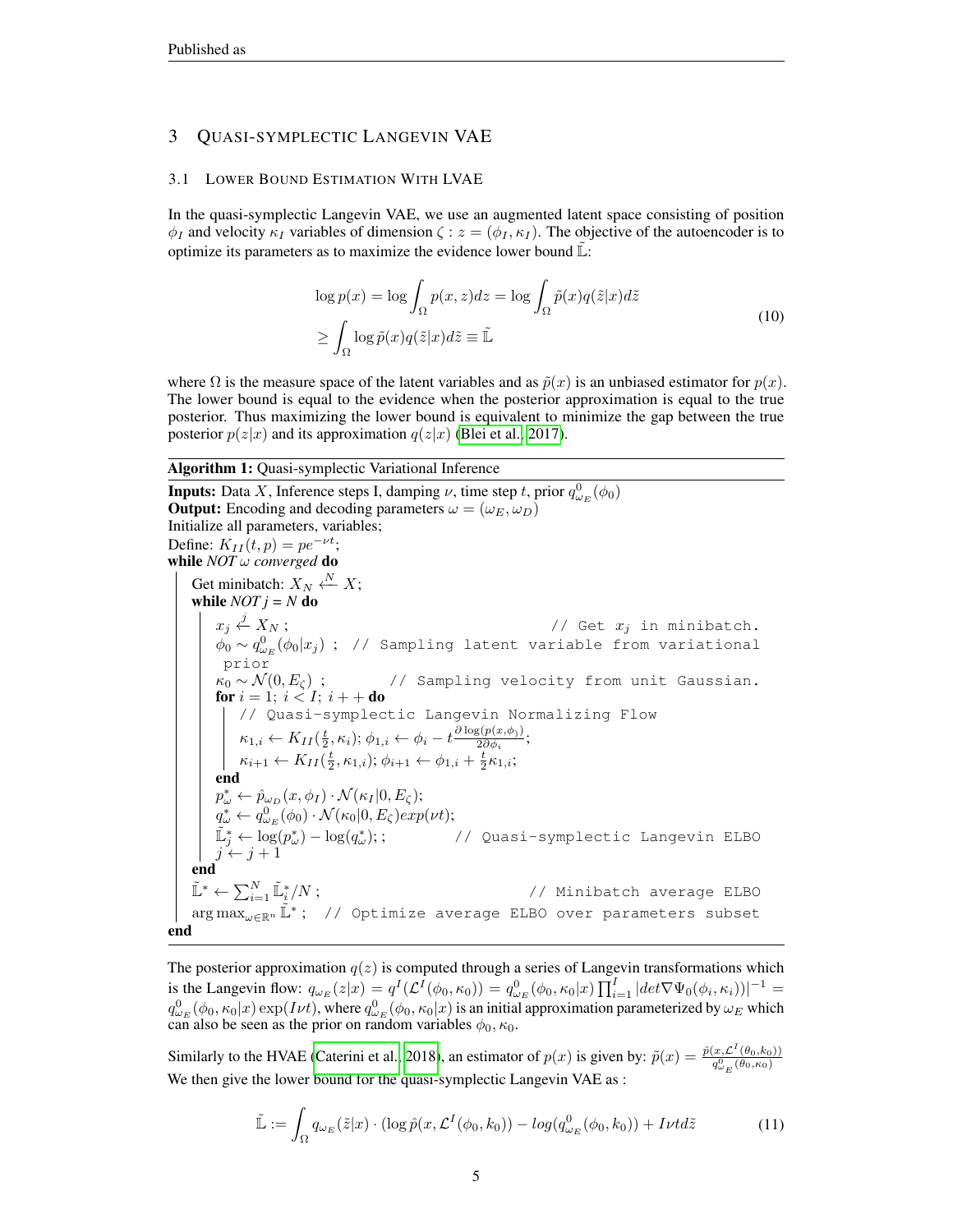

<span id="page-5-1"></span>Figure 1: Graphical model of the Quasi-symplectic Langevin Variational Autoencoder. The multivariate Gaussian parameters  $\mu_{\omega_E}, \Sigma_{\omega_E}$  defining the variational prior of latent variable  $\phi_0$  are determined from the data X and the parameter  $\omega_E$  of the encoding network. The initial velocity latent variable  $\kappa_0$  has a unit Gaussian prior and is paired by initial latent variable  $\phi_0$ . After iterating I times the quasi-symplectic Langevin transform, the latent pair  $\{\phi_I, \kappa_I\}$  is obtained from the initial variables  $\{\phi_0, \kappa_0\}$ . The decoder network with parameters  $\omega_D$  is then used to predict the data from latent variables  $\phi_I$  through the conditional likelihood  $p(x|\phi_I)$ . Variables in diamonds are deterministically computed. Network parameters  $\omega_E$ ,  $\omega_D$  are optimized to maximize the ELBO.

#### 3.2 QUASI-SYMPLECTIC LANGEVIN VAE

The quasi-symplectic Langevin lower bound  $\mathbb{\tilde{L}}$  lays the ground for the stochastic inference of a variational auto-encoder. Given a set of dataset  $X : \{x^i \in X : i \in \mathbb{N}_+\}$ , we aim to learn a generative model of that dataset from a latent space with the quasi-symplectic Langevin inference. The generative model  $p(x, z)$  consists of a prior on initial variables  $z_0 = (\phi_0, \kappa_0), q_{\omega_E}^0(\phi_0, \kappa_0|x) =$  $q_{\omega_E}^0(\phi_0|x) \cdot \mathcal{N}(\kappa_0|0,I_\zeta)$  and conditional likelihood  $p_{\omega_D}(x|z)$  parameterized by  $\omega_D$ . The Gaussian unit prior  $\mathcal{N}(\kappa_0|0,I_\zeta)$  is the canonical velocity distribution from which the initial velocity of the Langevin diffusion will be performed. The distribution  $q_{\omega_E}^0(\phi_0|x)$  is the variational prior that depends on the data  $x^i$ . Thus the generative model  $p_{\omega_E,\omega_D}(x,\overline{z})$  is parameterized by both encoders and decoders and the quasi-symplectic Langevin lower bound writes as:

$$
\underset{\omega_{E,\omega_D}}{\arg \max} \tilde{\mathbb{L}}^* = \mathbb{E}_{\phi_0 \sim q^0_{\omega_E}( ), \kappa_0 \sim \mathcal{N}_{\zeta}( )} (\log \hat{p}_{\omega_E, \omega_D}(x, \mathcal{L}^I(\phi_0, \kappa_0)) - \log(q^0_{\omega_E}(\phi_0, \kappa_0)) + K\nu t)
$$
\n(12)

<span id="page-5-0"></span>The maximization of the lower bound [\(12\)](#page-5-0), is can be performed efficiently with the reparameterization trick depending on the choice of the variational prior  $q_{\omega_E}^0(\phi_0)$ . To have a fair comparison with prior work [\(Caterini et al., 2018\)](#page-8-0), we also perform Rao-Blackwellization for reducing the variance of the ELBO in the quasi-symplectic Langevin VAE:

$$
\arg \max_{\omega_E, \omega_D} \tilde{\mathbb{L}}^* = \mathbb{E}_{\phi_0 \sim q^0_{\omega_E}(), \kappa_0 \sim \mathcal{N}_{\zeta}()} (\log \hat{p}_{\omega_E, \omega_D}(x, \mathcal{L}^I(\phi_0, \kappa_0)) \n- \log(\hat{q}_{\omega_E}(\phi_0, \kappa_0)) + K\nu t - \frac{1}{2} \kappa_I^T \kappa_I) + \frac{\zeta}{2}; \quad \forall \phi_0, \kappa_0 \in \mathbb{R}^{\zeta}
$$
\n(13)

The resulting algorithm is described in Alg[.1.](#page-4-0)

#### 4 EXPERIMENT AND RESULT

We examine the performance of quasi-symplectic Langevin VAE on the MNIST dataset [\(LeCun](#page-9-12) [et al., 2010\)](#page-9-12) based on various metrics. [Caterini et al.](#page-8-0) [\(2018\)](#page-8-0) have reported that the Hamiltonian based stochastic variational inference outperforms that of Planar Normalizing Flow, mean-field based Variational Bayes in terms of model parameters inference error and quantitatively shown that the HVAE outperforms the naive VAE method in terms of Negative Log-likelihood (NLL) score and ELBO. Here, we compare the proposed LVAE with the HVAE on MNIST dataset. The experiments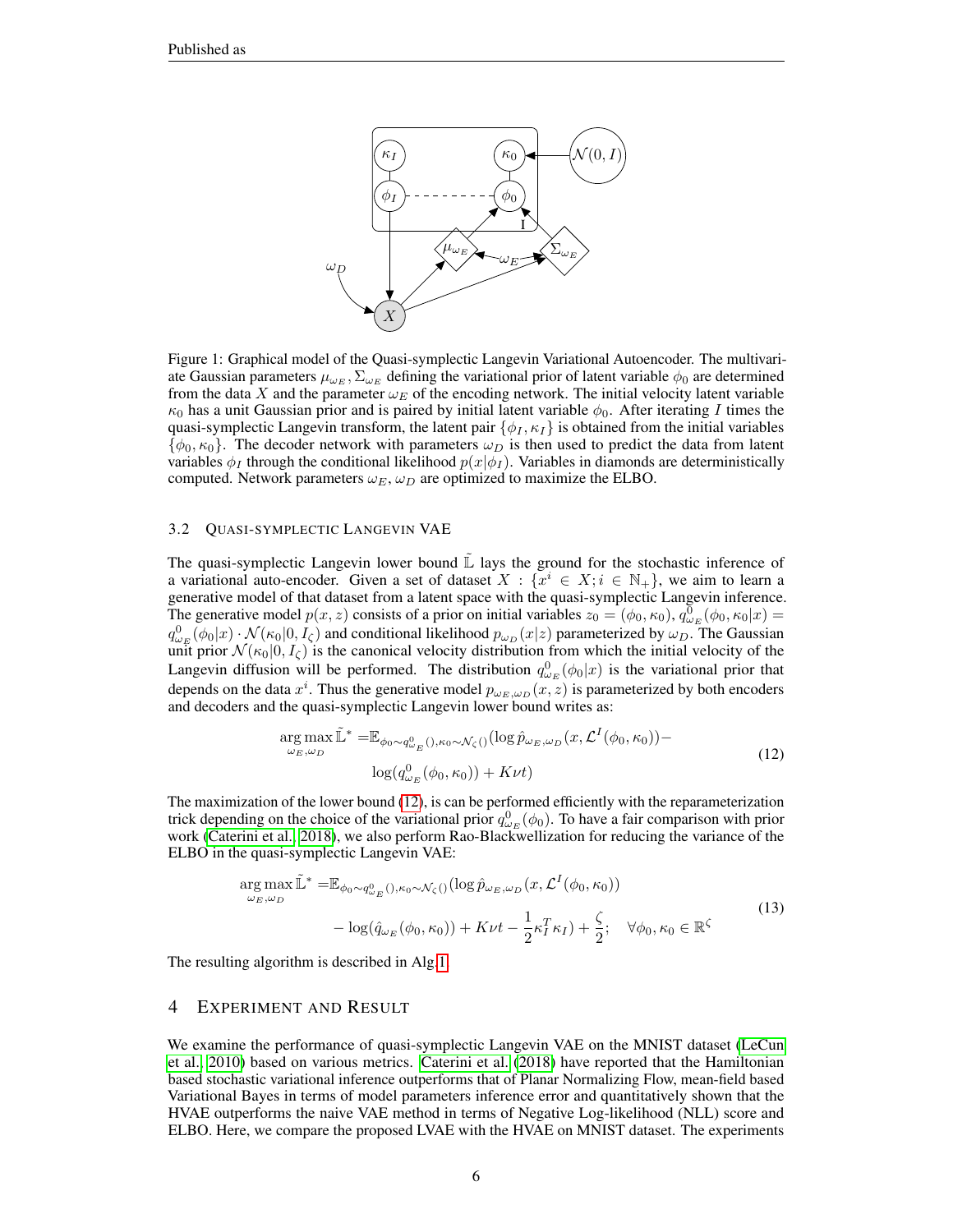were implemented with *TensorFlow 2.0* and *TensorFlow Probability* framework to evaluate the proposed approach in both qualitative and quantitative metrics.

Given a training dataset  $X : \{x^i \in X : i \in \mathbb{N}_+\}$  consisting of binary images of size  $d, x^i \in \{0, 1\}^d$ , we define the conditional likelihood  $p(x|z)$  as a product of d Bernoulli distributions. More precisely, we consider a decoder neural network  $\text{Dec}_{\omega_D}(\phi) \in [0,1]^d$  that outputs d Bernoulli parameters from the latent variable  $\phi \in \mathbb{R}^{\zeta}$  where  $z = (\phi, \kappa)$ . Then the conditional likelihood writes as :  $p(x^i|z^i) = \prod_{j=1}^d \text{Dec}_{\omega_D}(\phi)[j]^{x^i[j]} (1 - \text{Dec}_{\omega_D}(\phi)[j])^{1-x^i[j]}$ .



<span id="page-6-0"></span>Figure 2: Quantitative result of Langevin VAE in comparison with HVAE. Left sub-figures are generated samples of HVAE. Right are samples of Langevin-VAE. In both methods, the number of steps in the flow computation is  $K = 5$ .

<span id="page-6-1"></span>Table 1: Quantitative evaluation of the Langevin-VAE in comparison with the HVAE. It includes the comparison of the negative log likelihoods (NLL), the evidence lower bound (ELBO), the Frechet ´ Inception (FID) and Inception Score (IS) [\(Borji, 2019\)](#page-8-6)

|             | Langevin-VAE |          |          |                   | <b>HVAE</b> |                   |  |
|-------------|--------------|----------|----------|-------------------|-------------|-------------------|--|
| Flow steps  |              |          |          |                   |             |                   |  |
| <b>NLL</b>  | 89.41        | 88.15    | 89.63    | 89.60             | 88.21       | 89.69             |  |
| <b>ELBO</b> | $-91.74$     | $-90.14$ | $-92.03$ | $-91.91 \pm 0.01$ | $-90.41$    | $-92.39 \pm 0.01$ |  |
| <b>FID</b>  | 52.70        | 52.95    | 53.13    | 53.12             | 53.26       | 53.21             |  |
| IS          | 6.42         | 6.49     | 6.30     | 6.57              | 6.42        | 6.11              |  |

#### 4.1 QUASI-SYMPLECTIC LANGEVIN VAE ON BINARY IMAGE BENCHMARK

#### 4.1.1 IMPLEMENTATION DETAILS

Following the classical VAE approach [\(Kingma & Welling, 2014\)](#page-8-1), the encoder network parameterized by  $\omega_E$  outputs multivariate Gaussian parameters :  $\mu_{\omega_E}(x) \in \mathbb{R}^{\zeta}$  and  $\Sigma_{\omega_E}(x) \in \mathbb{R}^{\zeta}$ , such that the variational prior is a multivariate Gaussian  $q_{\omega_E}^0(\phi_0|x) = \mathcal{N}(\phi_0|\mu_{\omega_E}(x), \Sigma_{\omega_E}(x))$  with diagonal covariance matrix. This choice obviously makes the reparameterization trick feasible to estimate the lower bound. The related graphical model of the quasi-symplectic Langevin VAE is displayed in Fig. [1.](#page-5-1)

The decoder and encoder neural network architectures are similar to the HVAE [\(Caterini et al.,](#page-8-0) [2018\)](#page-8-0) and MCMCVAE [\(Salimans et al., 2015\)](#page-9-1), both having three layers of 2D convolutional neural networks for encoder and decoder, respectively. The encoder network accepts a batch of data of size  $(N_b \times 28 \times 28)$  with  $N_b = 1000$ . The dimension of latent variables is set as  $\zeta = 64$  and the damping factor is  $\nu = 0$ . The discretization step is  $t = 1e - 2$ . The training stage stops when the computed ELBO does not improve on a validation dataset after 100 steps or when the inference loop achieves 2000 steps.

Both tested models LVAE and HVAE share the same training parameters. The stochastic ascent of the ELBO is based on the Adamax optimizer with a learning rate  $lr = 5e - 5$ . All estimation of computation times were performed on one NVIDIA GeForce GTX 1080 Ti GPU.

## 4.1.2 RESULT ON MNIST

Both qualitative and quantitative results are studied. The generated samples of Langevin-VAE and HVAE are shown in Fig: [\(2\)](#page-6-0). We qualitatively see that the quality and diversity of the sampled images are guaranteed for both autoencoder models. Quantitatively, Table [1](#page-6-1) shows the performance in terms of the NLL, ELBO, FID, IS scores for Langevin-VAE and HVAE where Langevin and Hamiltonian flows are experimentally compared.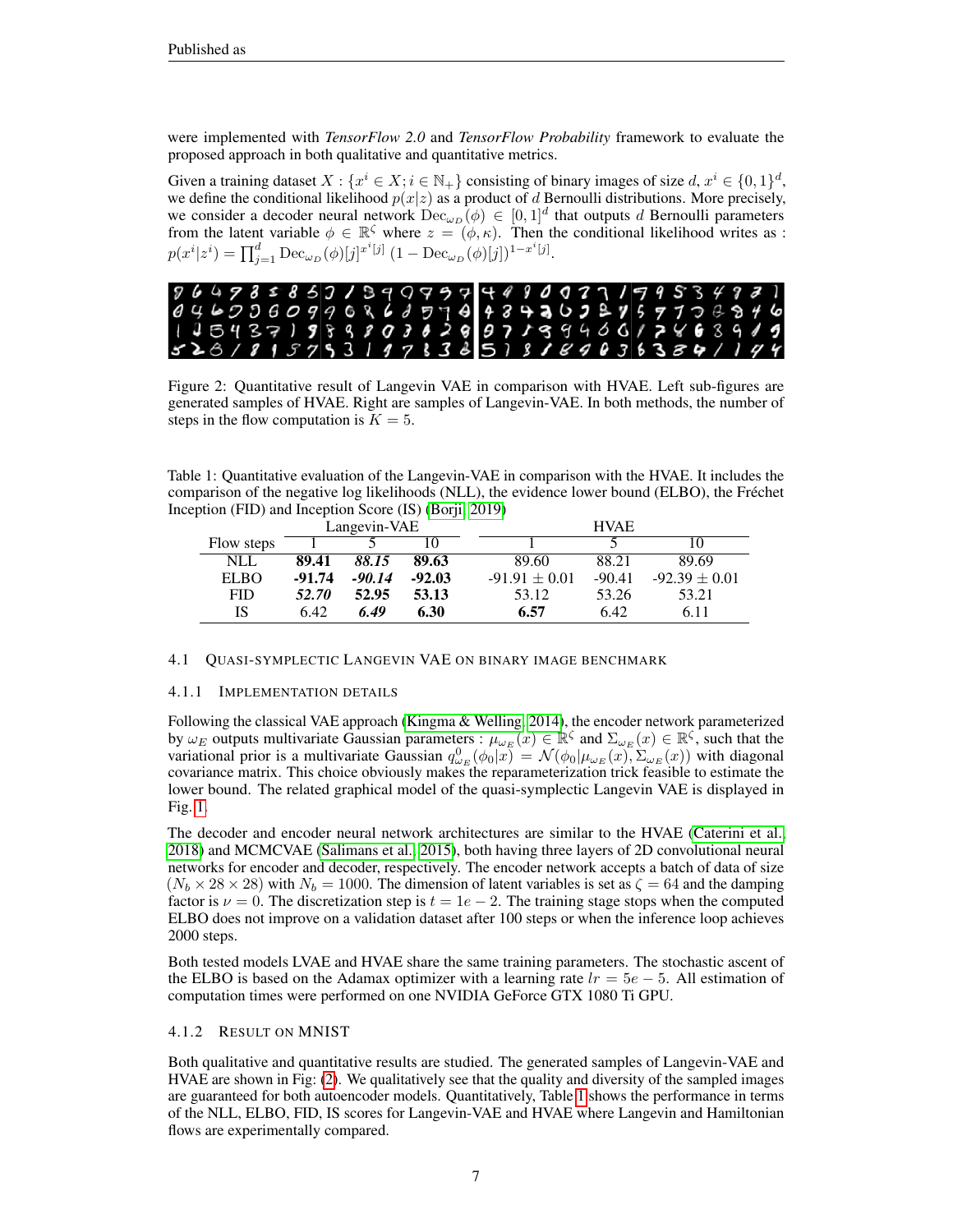# 4.2 QUASI-SYMPLECTIC LANGEVIN VAE ON MEDICAL IMAGE DATASET

We employ the proposed method for inference the cochlea dataset to generate the cochlea CT images. The human cochlea is an auditory nerve organ with a spiral shape. Some severe hearing impairments can be treated with cochlear transplantation. The shape of the cochlea is of great significance to the formulation of preoperative and postoperative plans. The quantitative analysis of the shape of the cochlea needs to process a large amount of CT image data. In this experiment, we use the proposed method to model the cochlear CT images dataset.

# 4.2.1 DATASET

The dataset includes 1080 patients images that collected from the radiology department of \*\*\* University Hospital. The original slices sequences are with a spacing size of  $0.185mm, 0.185mm, 0.25mm$ . We used a reference image to register all the images to the cochlea region (FOI) by using an automatic pyramidal blocking-matching (APBM) framework [\(Ourselin et al., 2000;](#page-9-13) [Toussaint et al., 2007\)](#page-9-14). The FOI volumes are sampled into isometric spacing size of  $0.2mm$  with 3D shape of (60, 50, 50).

# 4.2.2 IMPLEMENTATION DETAILS

The proposed 3D Langevin-VAE consists with two 3D CNN. The encoder takes tensors with shape of  $(N_b = 10 \cdot N_c = 60, N_w = 50, N_h = 50)$  and processes the tensors by three 3D convolutional layers with softplus non-linear projections. The strides of all the convolutional layers are set as 2. At the end, The tensors are flattened to fully connected layer for get the mean and variance parameters. The outputs parameters are then applied with the Langevin flow presented in Alogorithm [1](#page-4-0) for adding the target information. The decoder network accepts the parameters and using the deconvolutional operation to model the marginal likelihood  $p(x|z)$ . The decoder follows inverse operations as the encoder did to upscale the feature maps to the original tensor shape.

# 4.2.3 RESULT ON REAL DATASET

Tab. [2](#page-8-7) shows two inference metrics that represent the inference performance on the medical image dataset. We see that the Langevin-VAE outperforms the VAE method on the dataset abstraction ability (as the ELBO and NLL are all better than VAE). We see that the Langevin-VAE can converge with 174 steps, while the VAE needs 201 steps for convergence. Fig. [3](#page-7-0) shows 20 samples of generated fake cochlea CT images. We see that the Langevin-VAE learns the variance of the cochlea shapes and diversity of the intensity changes.

<span id="page-7-0"></span>

Figure 3: Qualitative assessment of the generated samples of Langevin-VAE. The number of steps in the flow computation is  $K = 5$ .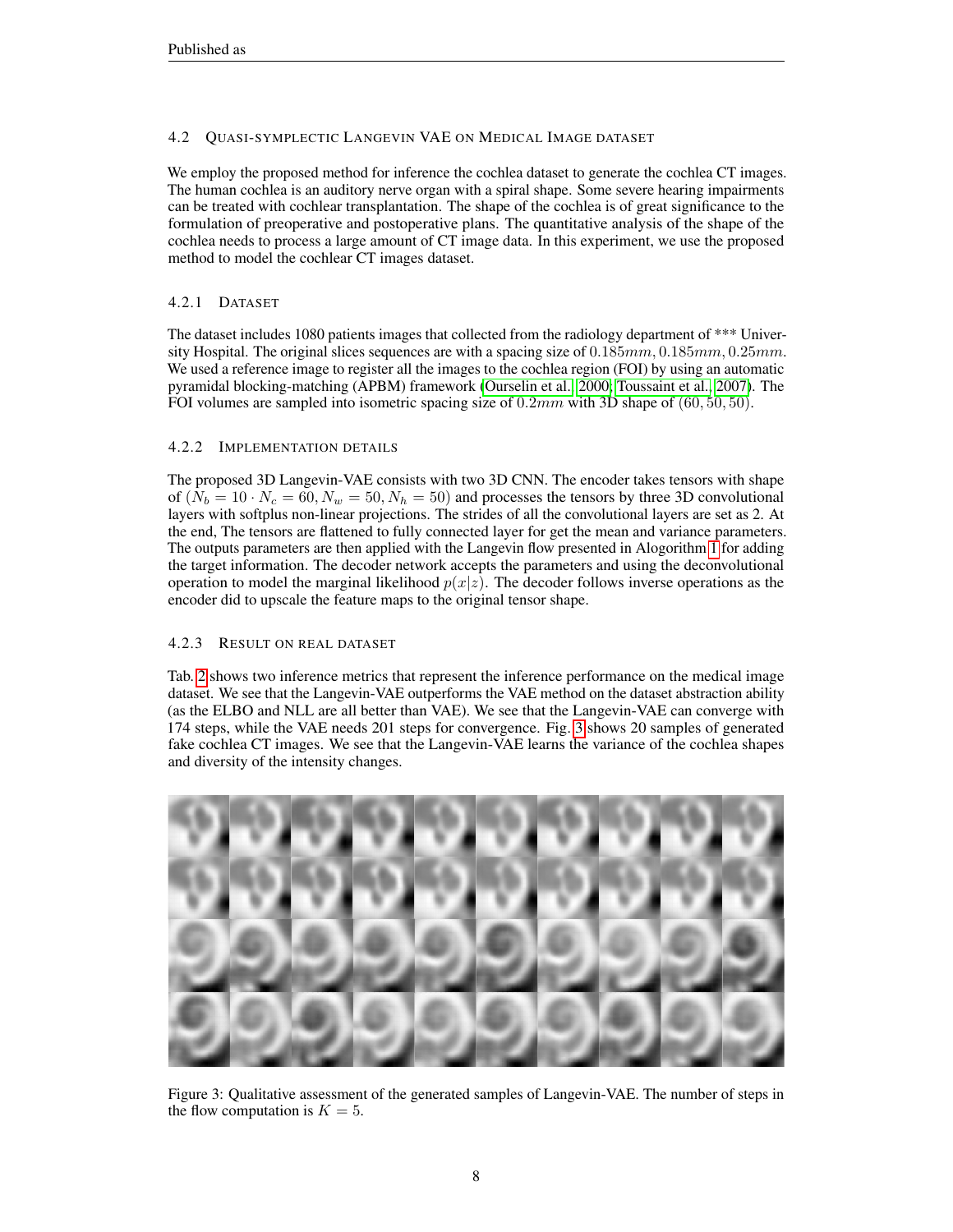<span id="page-8-7"></span>

|                   | VA E                 | Langevin-VAE         |
|-------------------|----------------------|----------------------|
| Avg. ELBO         | $-85293.33 + -1.538$ | $-85135.24 + -4.82$  |
| Avg. NLL          | $83204.7 + (-10.92)$ | $83159.44 + (-5.31)$ |
| <b>Early Stop</b> | 201                  | 174                  |

Table 2: Quantitative evaluation of the Langevin-VAE in comparison with the VAE

## 5 CONCLUSION

In this paper, we propose a new flow-based Bayesian inference framework by introducing the quasi-symplectic Langevin flow for the stochastic estimation of a tight ELBO. In comaprison with conventional VAE and HVAE, the proposed method achieves better performance on both toy and real world problems. Specially, by introducing the quasi-symplectic Langevin dynamics, we also overcome the limitation of the Langevin normalizing flow [\(Gu et al., 2019\)](#page-8-4) which requires to provide the Hessian matrix  $\nabla \nabla log(p(x, \phi))$  to compute the Jacobian. To the best of our knowledge, the proposed approach is the first Langevin flow based method as an generative model for dataset modeling.

Potential improvements of the quasi-symplectic Langevin inference can arise by investigating the manifold structure of the posterior densities of the latent variables [\(Girolami & Calderhead, 2011;](#page-8-3) [Barp et al., 2017;](#page-8-8) [Livingstone & Girolami, 2014\)](#page-9-15) to improve the inference efficiency.

#### ACKNOWLEDGMENTS

This work was partially funded by the French government through the UCA JEDI "Investments in the Future" project managed by the National Research Agency (ANR) with the reference number ANR-15-IDEX-01, and was supported by the grant AAP Sante 06 2017-260 DGA-DSH. ´

## **REFERENCES**

- <span id="page-8-8"></span>Alessandro Barp, Francois-Xavier Briol, Anthony Kennedy, and Mark Girolami. Geometry and dynamics for markov chain monte carlo. *Annual Review of Statistics and Its Application*, 5, 05 2017. doi: 10.1146/annurev-statistics-031017-100141.
- <span id="page-8-5"></span>David M. Blei, Alp Kucukelbir, and Jon D. McAuliffe. Variational inference: A review for statisticians. *Journal of the American Statistical Association*, 112(518):859–877, 2017. doi: 10.1080/01621459. 2017.1285773. URL <https://doi.org/10.1080/01621459.2017.1285773>.
- <span id="page-8-6"></span>Ali Borji. Pros and cons of gan evaluation measures. *Computer Vision and Image Understanding*, 179:41–65, 2019. ISSN 1077-3142. doi: https://doi.org/10.1016/j.cviu.2018.10.009. URL [https:](https://www.sciencedirect.com/science/article/pii/S1077314218304272) [//www.sciencedirect.com/science/article/pii/S1077314218304272](https://www.sciencedirect.com/science/article/pii/S1077314218304272).
- <span id="page-8-0"></span>Anthony L. Caterini, Arnaud Doucet, and Dino Sejdinovic. Hamiltonian variational auto-encoder. In *NeurIPS*, 2018.
- <span id="page-8-2"></span>Francesco Fasso and Nicola Sansonetto. Integrable almost-symplectic hamiltonian systems. ` *Journal of Mathematical Physics*, 48(9):092902, 2007. doi: 10.1063/1.2783937. URL [https://doi.](https://doi.org/10.1063/1.2783937) [org/10.1063/1.2783937](https://doi.org/10.1063/1.2783937).
- <span id="page-8-3"></span>Mark Girolami and Ben Calderhead. Riemann manifold langevin and hamiltonian monte carlo methods. *Journal of the Royal Statistical Society: Series B (Statistical Methodology)*, 73(2):123– 214, 2011. doi: 10.1111/j.1467-9868.2010.00765.x. URL [https://rss.onlinelibrary.](https://rss.onlinelibrary.wiley.com/doi/abs/10.1111/j.1467-9868.2010.00765.x) [wiley.com/doi/abs/10.1111/j.1467-9868.2010.00765.x](https://rss.onlinelibrary.wiley.com/doi/abs/10.1111/j.1467-9868.2010.00765.x).
- <span id="page-8-4"></span>Minghao Gu, Shiliang Sun, and Yan Liu. Dynamical sampling with langevin normalization flows. *Entropy*, 21:1096, 11 2019. doi: 10.3390/e21111096.
- <span id="page-8-1"></span>Diederik P. Kingma and Max Welling. Auto-encoding variational bayes. In *2nd International Conference on Learning Representations, ICLR 2014, Banff, AB, Canada, April 14-16, 2014, Conference Track Proceedings*, 2014. URL <http://arxiv.org/abs/1312.6114>.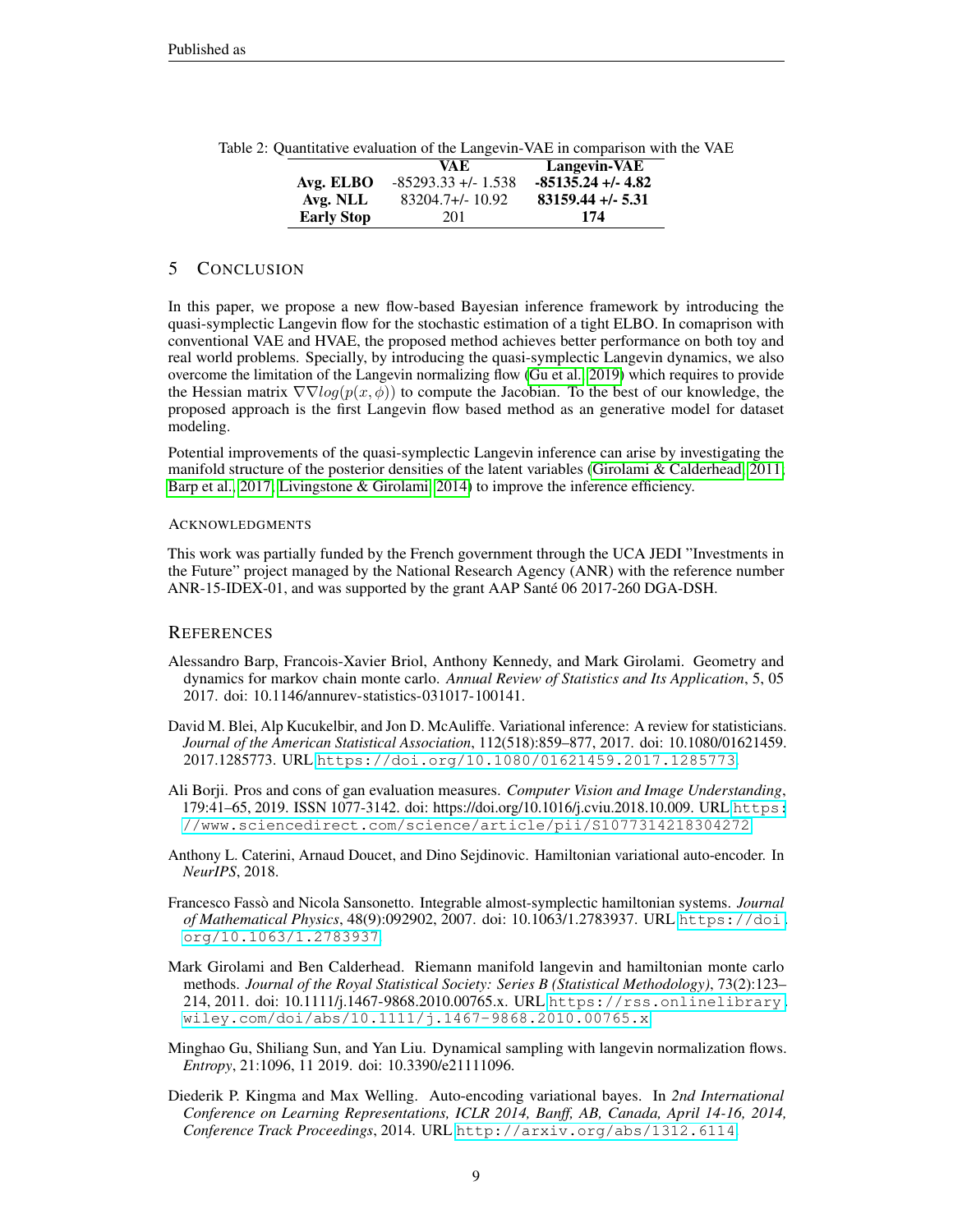- <span id="page-9-8"></span>I. Kobyzev, S. Prince, and M. Brubaker. Normalizing flows: An introduction and review of current methods. *IEEE Transactions on Pattern Analysis and Machine Intelligence*, pp. 1–1, 2020.
- <span id="page-9-12"></span>Yann LeCun, Corinna Cortes, and CJ Burges. Mnist handwritten digit database. *ATT Labs [Online]. Available: http://yann.lecun.com/exdb/mnist*, 2, 2010.
- <span id="page-9-15"></span>Samuel Livingstone and Mark A. Girolami. Information-geometric markov chain monte carlo methods using diffusions. *Entropy*, 16:3074–3102, 2014.
- <span id="page-9-11"></span>G. Milstein. Quasi-symplectic methods for langevin-type equations. *IMA Journal of Numerical Analysis*, 23:593–626, 10 2003. doi: 10.1093/imanum/23.4.593.
- <span id="page-9-10"></span>G. N. Milstein, Yu. M. Repin, and M. V. Tretyakov. Symplectic integration of hamiltonian systems with additive noise. *SIAM Journal on Numerical Analysis*, 39(6):2066–2088, 2002. doi: 10.1137/ S0036142901387440. URL <https://doi.org/10.1137/S0036142901387440>.
- <span id="page-9-7"></span>Wenlong Mou, Yi-An Ma, Martin J. Wainwright, Peter L. Bartlett, and Michael I. Jordan. High-order langevin diffusion yields an accelerated mcmc algorithm. *Journal of Machine Learning Research*, 22(42):1–41, 2021. URL <http://jmlr.org/papers/v22/20-576.html>.
- <span id="page-9-13"></span>Sebastien Ourselin, A Roche, S Prima, and Nicholas Ayache. Block Matching : A General Framework ´ to Improve Robustness of Rigid Registration of Medical Images. *Medical Image Computing and Computer-Assisted Intervention*, pp. 557–566, 2000.
- <span id="page-9-4"></span>George Papamakarios, Eric T. Nalisnick, Danilo Jimenez Rezende, Shakir Mohamed, and Balaji Lakshminarayanan. Normalizing flows for probabilistic modeling and inference. *ArXiv*, abs/1912.02762, 2019.
- <span id="page-9-3"></span>R. Ranganath, Sean Gerrish, and D. Blei. Black box variational inference. In *AISTATS*, 2014.
- <span id="page-9-2"></span>Danilo Rezende and Shakir Mohamed. Variational inference with normalizing flows. In Francis Bach and David Blei (eds.), *Proceedings of the 32nd International Conference on Machine Learning*, volume 37 of *Proceedings of Machine Learning Research*, pp. 1530–1538, Lille, France, 07–09 Jul 2015. PMLR. URL <http://proceedings.mlr.press/v37/rezende15.html>.
- <span id="page-9-1"></span>Tim Salimans, Diederik Kingma, and Max Welling. Markov chain monte carlo and variational inference: Bridging the gap. In Francis Bach and David Blei (eds.), *Proceedings of the 32nd International Conference on Machine Learning*, volume 37 of *Proceedings of Machine Learning Research*, pp. 1218–1226, Lille, France, 07–09 Jul 2015. PMLR. URL [http://proceedings.](http://proceedings.mlr.press/v37/salimans15.html) [mlr.press/v37/salimans15.html](http://proceedings.mlr.press/v37/salimans15.html).
- <span id="page-9-9"></span>Tomovski Z. Sandev T. Generalized langevin equation. *Fractional Equations and Models. Developments in Mathematics*, 61, 2019. URL [https://doi.org/10.1007/](https://doi.org/10.1007/978-3-030-29614-8_6) [978-3-030-29614-8\\_6](https://doi.org/10.1007/978-3-030-29614-8_6).
- <span id="page-9-5"></span>Andrew M. Stuart, Jochen Voss, and Petter Wilberg. Conditional path sampling of sdes and the langevin mcmc method. *Commun. Math. Sci.*, 2(4):685–697, 12 2004. URL [https:](https://projecteuclid.org:443/euclid.cms/1109885503) [//projecteuclid.org:443/euclid.cms/1109885503](https://projecteuclid.org:443/euclid.cms/1109885503).
- <span id="page-9-14"></span>Nicolas Toussaint, Jean-Christophe Souplet, and Pierre Fillard. MedINRIA: Medical Image Navigation and Research Tool by INRIA. In *Proc. of MICCAI'07 Workshop on Interaction in medical image analysis and visualization*, Brisbane, Australia, Australia, 2007. URL <https://hal.inria.fr/inria-00616047>.
- <span id="page-9-6"></span>Max Welling and Yee Whye Teh. Bayesian learning via stochastic gradient langevin dynamics. In *ICML*, 2011.
- <span id="page-9-0"></span>Christopher Wolf, Maximilian Karl, and Patrick van der Smagt. Variational inference with hamiltonian monte carlo, 2016.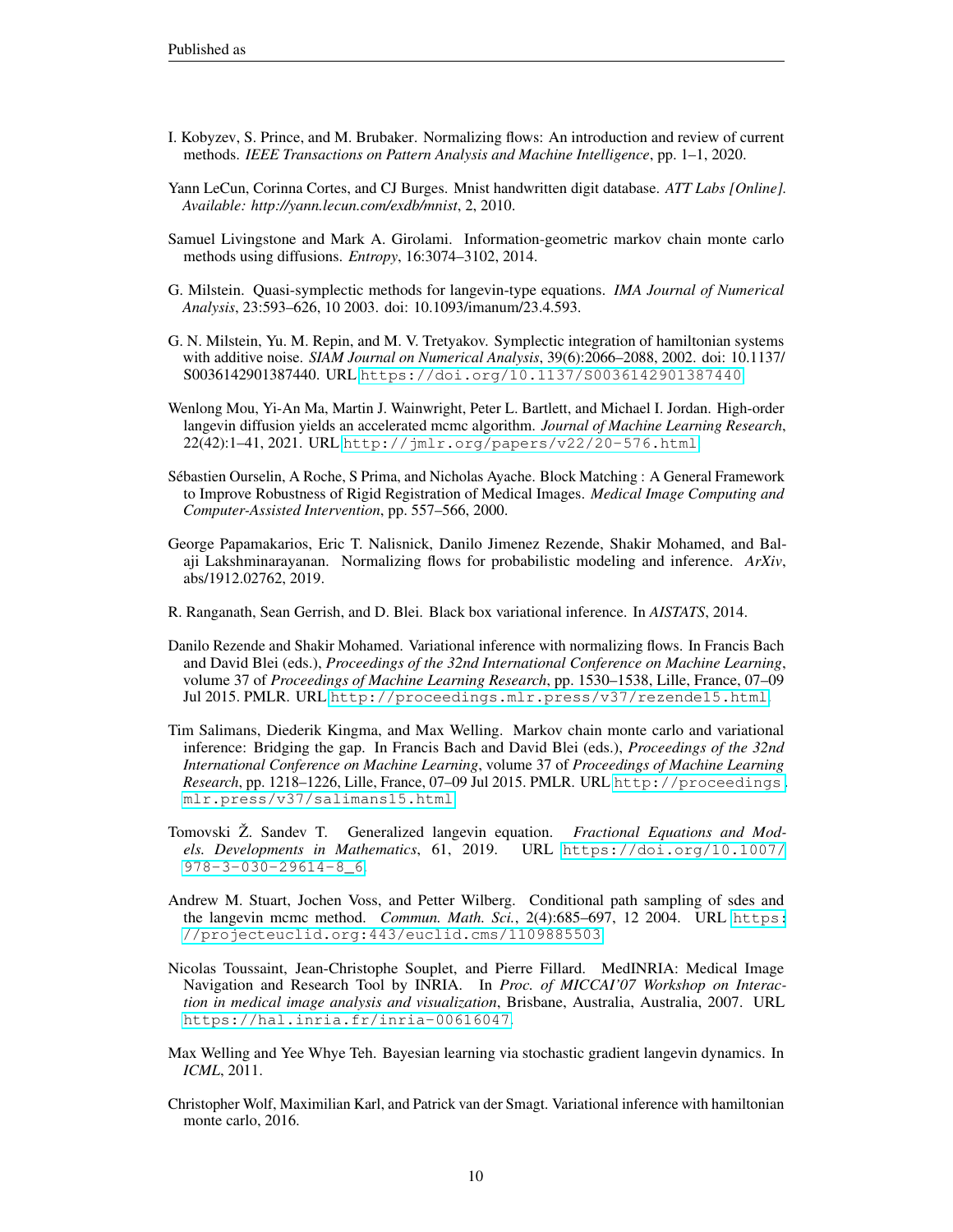# A APPENDIX

#### <span id="page-10-0"></span>A.1 OVER-DAMPED FORM OF THE GENERALIZED LANGEVIN DIFFUSION

We consider a unit mass  $m = 1$  evolving with a Brownian motion. The velocity part of the generalized Langevin type equation is:

$$
\partial \Theta(t) = K dt \quad \partial K(t) = \frac{\partial \Theta(t)^2}{\partial t^2} = \frac{\partial \ln(p_{\Theta}(x))}{\partial \Theta} dt - \nu \Gamma K(t) + \delta \sigma(t) \tag{14}
$$

In the case of an over-damped frictional force, the frictional force  $\nu K$  overwhelms the inertial force  $m \cdot \partial^2 \theta / \partial t^2$ , and thus  $\frac{\partial \Theta(t)^2}{\partial K(t)} \approx 0$ . According to the generalized Langevin diffusion equation, we have :

$$
\frac{\frac{\partial \Theta(t)^2}{\partial t^2}}{\nu K(t)} = \frac{\frac{\partial \ln(p_{\Theta}(x))}{\partial \Theta} dt}{\nu K(t)} - \Gamma + \frac{\delta \sigma(t)}{\nu K(t)}
$$

Therefore, we get :

$$
\nu K(t)\Gamma \approx \frac{\partial \ln(p_{\Theta}(x))}{\partial \Theta} dt + \delta \sigma(t)
$$

which is the evolution given in Eq [4.](#page-2-3)

<span id="page-10-1"></span>A.2 PROOF THE INTEGRATOR EQ. [5](#page-3-0) IS QUASI-SYMPLECTIC

<span id="page-10-2"></span>**Proposition 1.** Eq. [5](#page-3-0) is asymptotic symplectic:  $\lim_{\nu \to 0} |\Psi_0(K_i, \Phi_i)| = exp(-\nu t)$ 

Remark 1. *Proposition [\[1\]](#page-10-2) has propositional equivalences that the exterior power between two*  $i$ ntegration steps are equivalent as the Jacobian  $|\Psi_{0}(K_{i},\Phi_{i})|$  is not dependent on the time step term t. Thus, to prove the proposition [1](#page-10-2) is equivalent to proof that:  $dK_{i+1}\wedge d\Phi_{i+1}=dK_i\wedge d\Phi_i$ .

### *Proof:*

Let,  $\nu \to 0$ , the term  $K_{II}$  of the composite integrator Eq. [5](#page-3-0) goes to:  $\lim_{\nu \to 0} K_{II}(t, \phi) = \phi$ Then,

$$
dK_{i+1} = dK_i + td\left(\frac{\partial \log(p(x, \Phi_i + \frac{t}{2}K_i))}{\partial \Phi_i}\right)
$$
  
\n
$$
= dK_i + d\left[\frac{t\partial \log(p(x, \Phi_i + \frac{t}{2}K_i))}{\partial \Phi_i}\right](d\Phi_i + \frac{t}{2}K_i)
$$
  
\n
$$
d\Phi_{i+1} = d\Phi_i + \frac{t}{2}dK_i + \frac{t}{2}d(K_i + \frac{t\partial \log(p(x, \Phi_i + \frac{t}{2}K_i))}{\partial \Phi_i})
$$
  
\n
$$
= d\Phi_i + tdK_i + d\frac{t^2\partial \log(p(x, \Phi_i + \frac{t}{2}K_i))}{2\partial \Phi_i}(d\Phi_i + \frac{t}{2}K_i)
$$
\n(15)

Let  $U' = \frac{\partial \log(p(x, \Phi_i + \frac{t}{2}K_i))}{2\partial \Phi_i}$ , thus,

<span id="page-10-3"></span>
$$
dK_{i+1} \wedge d\Phi_{i+1} = dK_i \wedge d\Phi_i + dK_i \wedge tdK_i + dK_i \wedge \frac{t^2}{2} dU'd\Phi_i +
$$
  

$$
dK_i \wedge \frac{t^3}{4} dU'dK_i + tdU'(d\Phi_i + \frac{t}{2} dK_i) \wedge d\Phi_i + tdU'(d\Phi_i + \frac{t}{2} dK_i)
$$
 (16)  

$$
\frac{t}{2} dK_i) \wedge tdK_i + tdU'(d\Phi_i + \frac{t}{2} dK_i) \wedge \frac{t^2}{2} dU'(d\Phi_i + \frac{t}{2} dK_i)
$$

According the property of exterior product, therefore:

$$
dK_i \wedge tdK_i = tdU'd\Phi_i \wedge d\Phi_i = tdU'\frac{t}{2}dK_i \wedge tdK_i = 0
$$
\n(17)